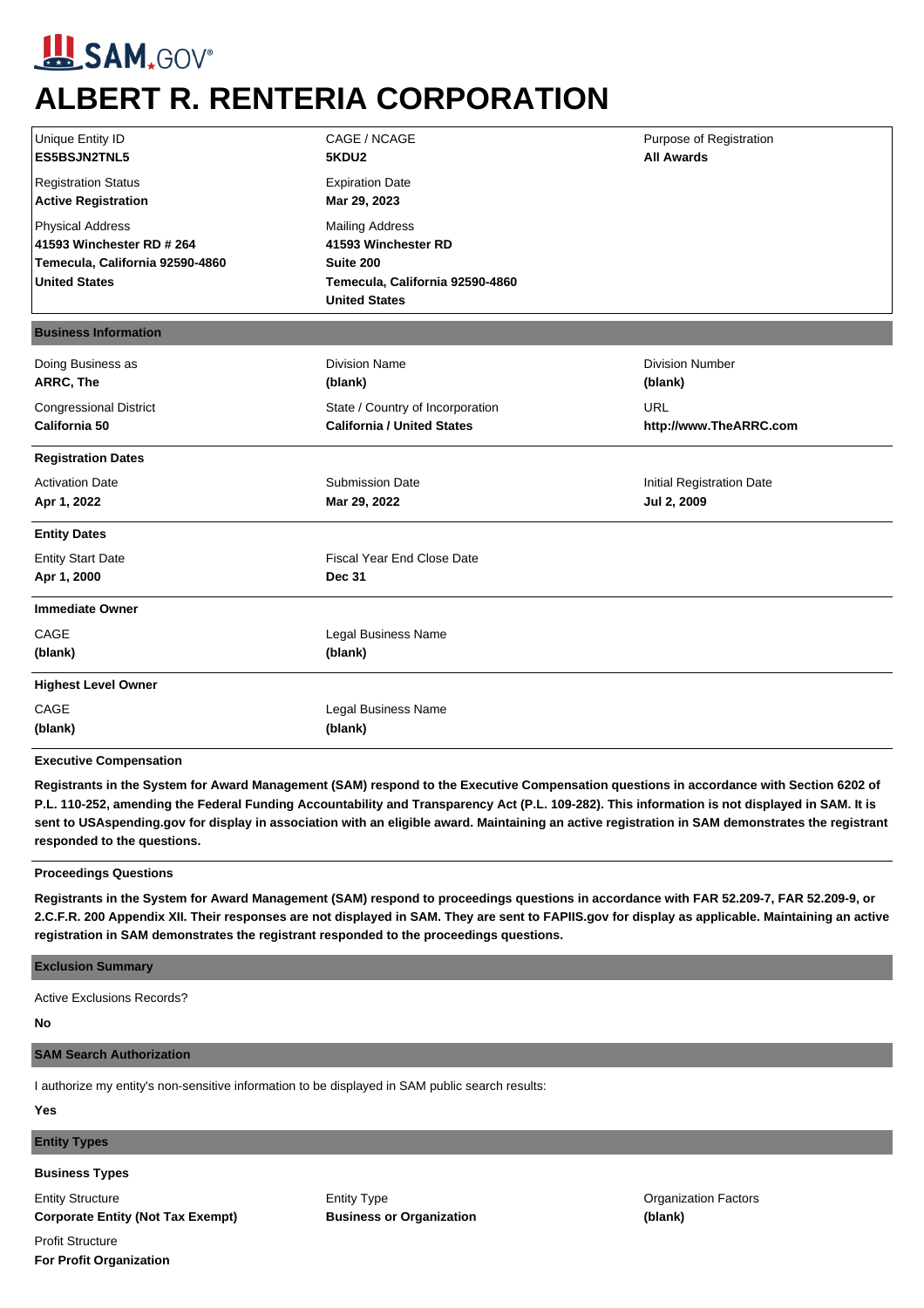**Socio-Economic Types Minority Owned Business Self Certified Small Disadvantaged Business Veteran Owned Business DOT Certified DBE Hispanic American Owned Service Disabled Veteran Owned Business**

**Check the registrant's Reps & Certs, if present, under FAR 52.212-3 or FAR 52.219-1 to determine if the entity is an SBA-certified HUBZone small business concern. Additional small business information may be found in the SBA's Dynamic Small Business Search if the entity completed the SBA supplemental pages during registration.**

| <b>Financial Information</b>                      |                                                                                         |  |  |  |
|---------------------------------------------------|-----------------------------------------------------------------------------------------|--|--|--|
| <b>Accepts Credit Card Payments</b><br><b>Yes</b> | Debt Subject To Offset<br>No                                                            |  |  |  |
| <b>EFT</b> Indicator<br>0000                      | <b>CAGE Code</b><br>5KDU2                                                               |  |  |  |
| <b>Points of Contact</b>                          |                                                                                         |  |  |  |
| <b>Electronic Business</b>                        |                                                                                         |  |  |  |
| ዖ∗<br><b>ALBERT R Renteria, CWO4</b>              | 41593 Winchester RD.<br>Suite 200<br>Temecula, California 92590<br><b>United States</b> |  |  |  |
| ALBERT R Renteria, CWO4                           | 41593 Winchester RD, #264<br>Temecula, California 92590<br><b>United States</b>         |  |  |  |
| <b>Government Business</b>                        |                                                                                         |  |  |  |
| ႓<br><b>ALBERT R Renteria, CWO4</b>               | 41593 Winchester RD.<br>Suite 200<br>Temecula, California 92590<br><b>United States</b> |  |  |  |
| ALBERT R Renteria, CWO4                           | 41593 Winchester RD. # 264<br>Temecula, California 92590<br><b>United States</b>        |  |  |  |
| <b>Past Performance</b>                           |                                                                                         |  |  |  |
| 2<br><b>ALBERT R Renteria, CWO4</b>               | 41593 Winchester RD, #264<br>Temecula, California 92590<br><b>United States</b>         |  |  |  |
| ALBERT R Renteria, CWO4                           | 41593 Winchester RD. # 264<br>Temecula, California 92590<br><b>United States</b>        |  |  |  |

### **Service Classifications**

**NAICS Codes**

| <b>NAIGO COURS</b> |                    |                                                                                       |
|--------------------|--------------------|---------------------------------------------------------------------------------------|
| Primary            | <b>NAICS Codes</b> | <b>NAICS Title</b>                                                                    |
| <b>Yes</b>         | 541611             | <b>Administrative Management And General Management Consulting</b><br><b>Services</b> |
|                    | 512110             | <b>Motion Picture And Video Production</b>                                            |
|                    | 541430             | <b>Graphic Design Services</b>                                                        |
|                    | 541511             | <b>Custom Computer Programming Services</b>                                           |
|                    | 541613             | <b>Marketing Consulting Services</b>                                                  |
|                    | 561110             | <b>Office Administrative Services</b>                                                 |
|                    | 561311             | <b>Employment Placement Agencies</b>                                                  |
|                    | 561312             | <b>Executive Search Services</b>                                                      |
|                    | 561410             | <b>Document Preparation Services</b>                                                  |
|                    |                    |                                                                                       |